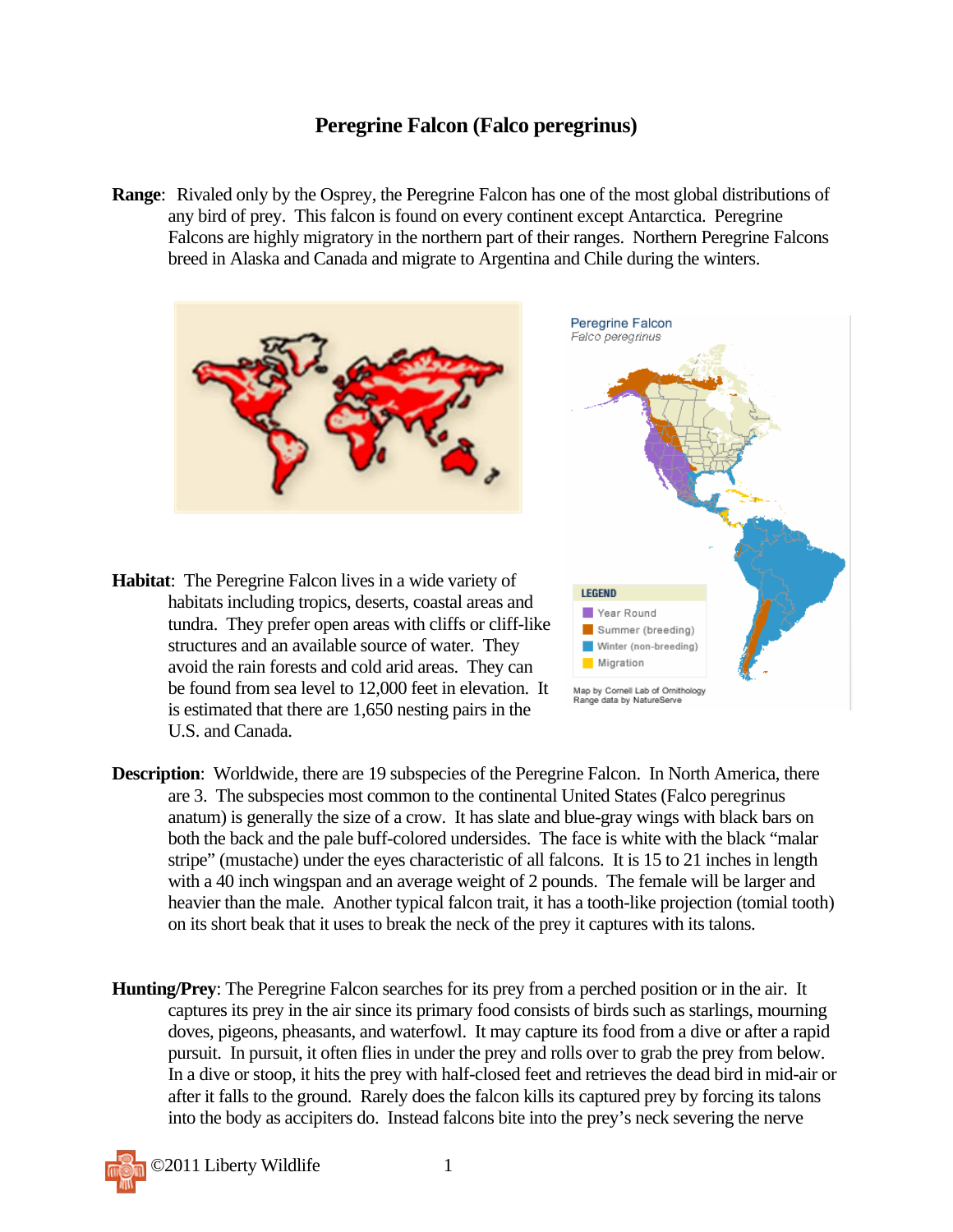cord; even with prey killed in a stoop. (Cornell Lab Birds of North America) After biting into the prey's neck to kill it, it will carry small prey to a habitual plucking perch. They will also eat small mammals, amphibians and reptiles.

The Peregrine Falcon is active at all times of the day, including dawn and dusk and are sometimes nocturnal. Radio-tagged migrants have been documented flying at night. (Raptors of Western North America)

The following websites show a Peregrine Falcon in a stoop: http://video.nationalgeographic.com/video/player/animals/birds-animals/birds-ofprey/falcon\_peregrine\_velocity.html http://www.youtube.com/watch?v=lnT2joxnkqY&NR=1 http://www.youtube.com/watch?v=-5lJQ7pQzKo&NR=1 http://www.youtube.com/watch?v=j3mTPEuFcWk&NR=1

- **Breeding/Nesting**: Peregrine Falcons form monogamous pair bonds that may last for life. Both males and females have a strong attachment to previous nesting sites, which may explain monogamy over multiple breeding seasons rather than attachment between individuals. (University of Michigan Museum of Zoology) The female will lay between 2 and 6 eggs beginning in mid-May in high cliffs, trees or tall buildings. Falcons do not build nests, but rather dig small depressions called "scrapes" in the sand or dirt or debris. Sometimes they will use an abandoned hawk's or raven's nest. The eggs will hatch in 33 to 35 days. The young fledge in 35 to 42 days. Both the male and female will incubate the eggs, with the female incubating the majority of the time.
- **Lifespan**: Though most Peregrine Falcons do not live to be 1 year old (survival rate for the first year is 40%), the average age of those that live beyond the first year is 13. In the wild, the Peregrine Falcon lives from 7 to 15 years. (Defenders of Wildlife) Maximum longevity records for banded birds range from 16 to 20 years. (Cornell Lab – Birds of North America) The longest known captive Peregrine Falcon lived to be 25. (University of Michigan Museum of Zoology, Cornell Lab)
- **Threats**: The extensive use of the pesticide DDT in the 1950's and 1960's almost wiped out the Peregrine Falcon. By 1968, all breeding pairs vanished in the Eastern United States. The pesticide accumulated in the falcon's prey and either killed the falcons directly or reduced the number of off springs due to thinning of the eggshells. The weight of the incubating falcon broke the thinned eggshells killing the embryo. In 1969, it was listed as endangered. With the banning of DDT in 1972 and the passage of the Endangered Species Act in 1973, the Peregrine Falcon populations began to make a recovery. The Peregrine Fund's release of more than 4,000 captive- reared birds in 28 states over the past 25 years has aided the Peregrine Falcon's recovery. It was removed from the Endangered Species list in the 1999. Although the Peregrine Falcon has few natural enemies, the Great Horned Owls, gyrfalcons and golden eagles may kill adults. Cats and foxes will also predate on the young. Urban populations suffer from collisions with cars buildings, and fences and electrocution, and shooting.

## **Other Peregrine Falcon Facts**:

• The Peregrine Falcon is also called the Duck Hawk and Wandering Falcon.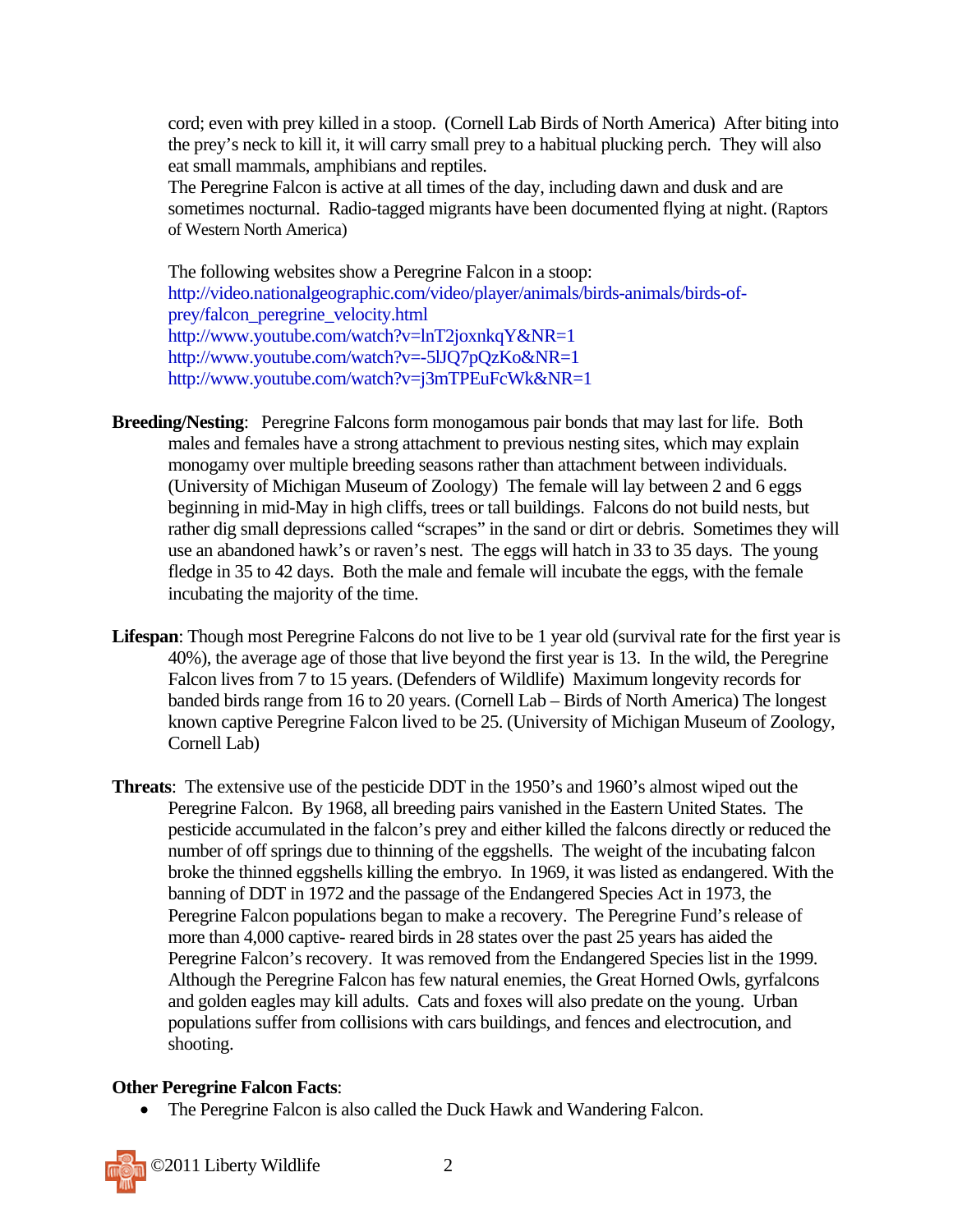- The Latin name *peregrinus* means "wanderer" referring to the falcon's long migrations The Peregrine Falcon has one of the longest migrations of any North American bird. Tundranesting falcons winter in South America and may travel over 15,000 miles in a year. (Cornell Lab of Ornithology)
- In normal flight, the Peregrine Falcon averages 25 to 34 mph. In direct pursuit of prey, it may reach speeds of 70 mph. In a stoop, it may reach 200 mph or more (Cornell Lab of Ornithology) making them the fastest animal on earth.
- The Peregrine Falcon is a favorite hunting bird among falconers because of its speed and high dives.
- The traditional term for the male is "tiercel." This term, Latin for "third" may have come about because the male is one-third smaller than the female or because of the belief that one in three eggs hatched is a male. The female is referred to as a "falcon."
- Peregrine Falcons have adapted to urban living where tall buildings with ledges offer nesting sites, sources of water and large populations of pigeons and starlings.
- During the breeding season, the Peregrine Falcon will defend its territory aggressively. Attacks have been noted on eagles, other falcons and Great Horned Owls. In central Arizona, an adult Peregrine Falcon struck the head of a male Bald Eagle in flight; the eagle died 8 days later from an apparent concussion. (Cornell Lab Birds of North America)
- In the Middle Ages, only the king or nobles could use a Peregrine Falcon to hunt; ordinary people were allowed to hunt only with a kestrel.
- The Peregrine Falcon's eggs are more elliptical than other birds' eggs. This unusual shape allows the egg to roll in a circle, reducing the likelihood that one might inadvertently fall over the nest site.





a peregrine falcon egg

Nesting Peregrine Falcons at a California cliff nesting site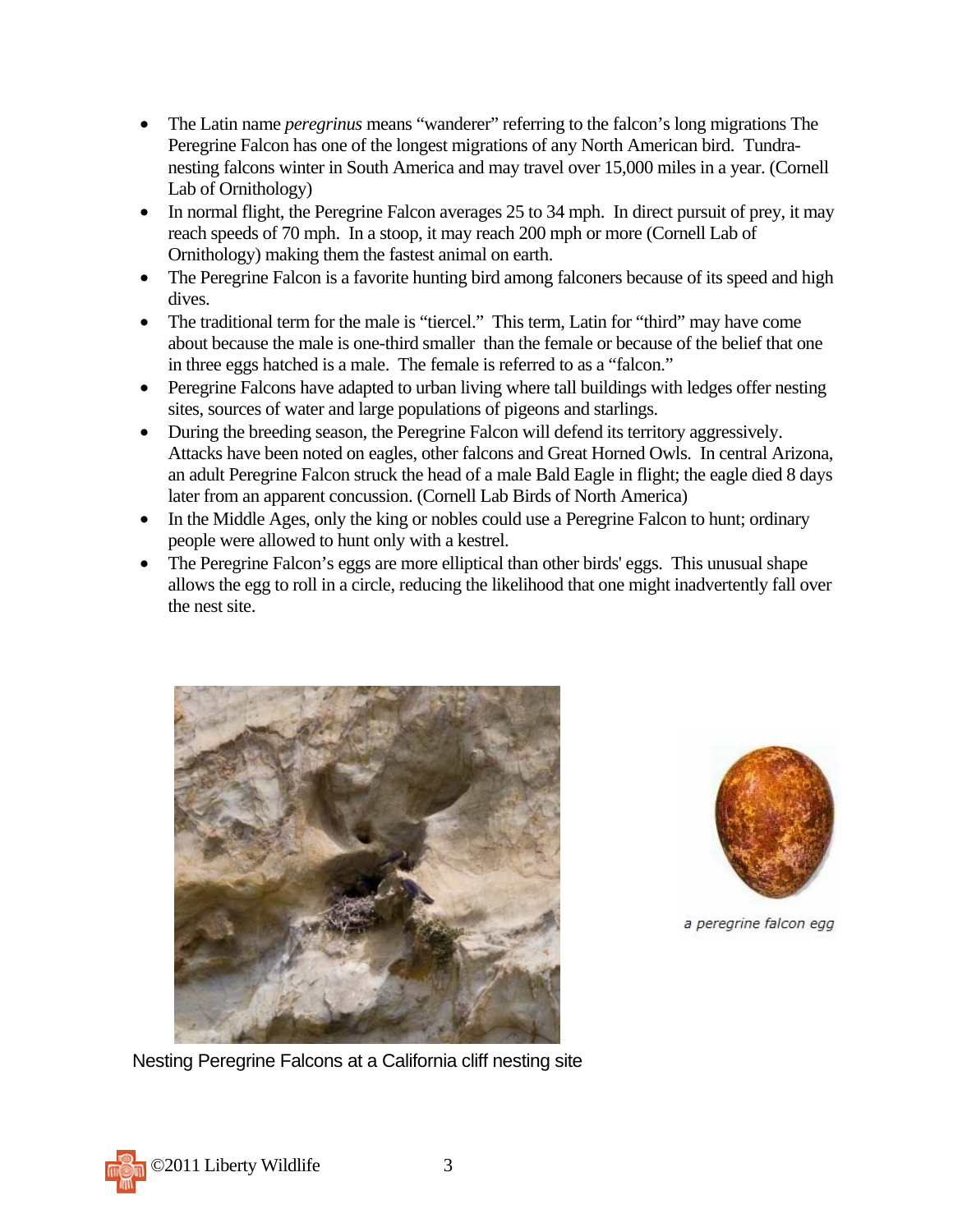

## **Jester**

Jester was found as an orphaned baby and taken to rehabbers near Oak Creek Canyon (Schnebly Hill). When he arrived at Liberty a month later, July 24, 2007, he was imprinted with jesses in place and unable to be released.